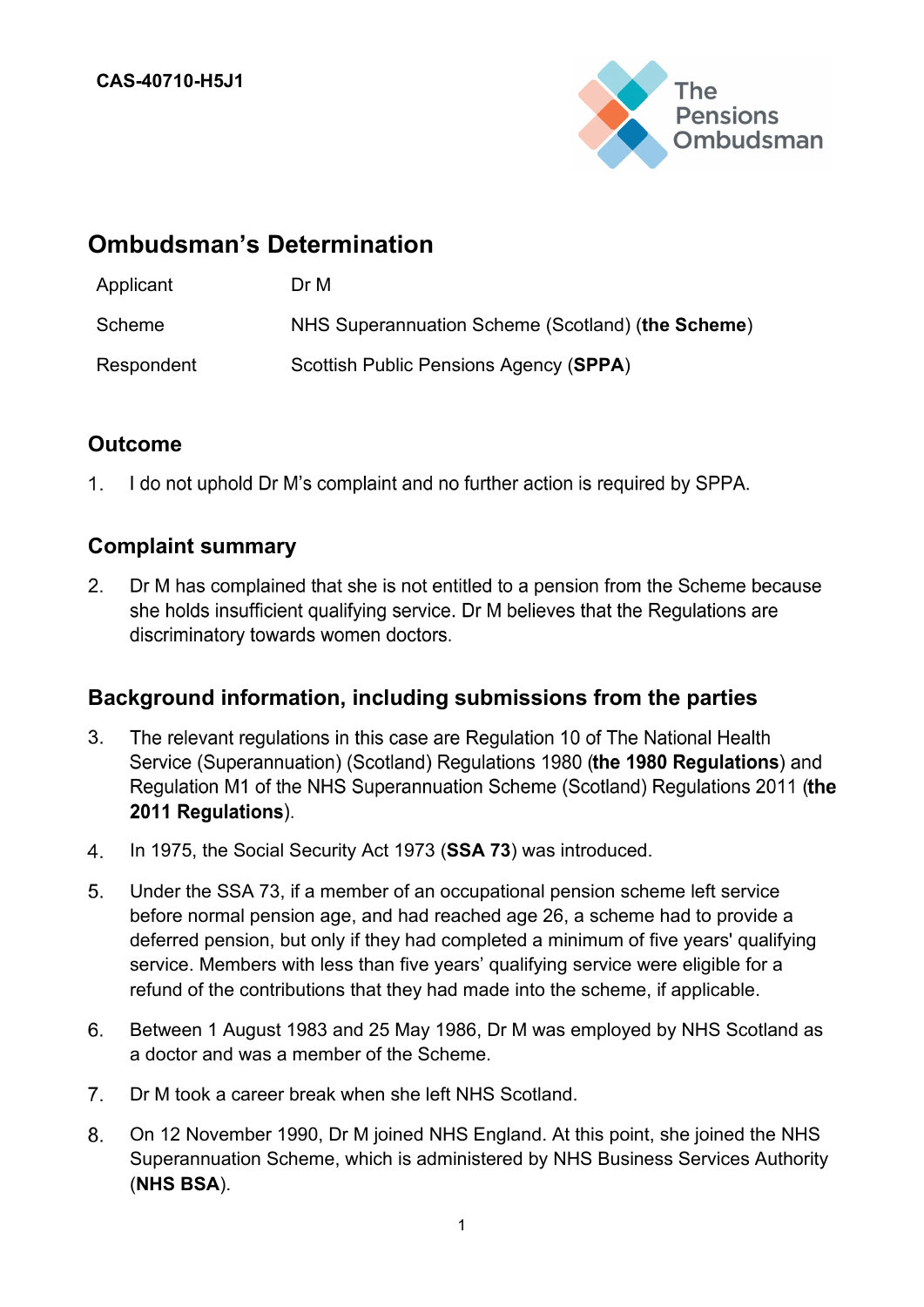- 9. The normal pension age (**NPA**) for both the Scheme and the NHS Superannuation Scheme was 60, which she reached in November 2018.
- 10. SPPA, the Scheme administrator, has said that, in 2011, it carried out an exercise to refund contributions to entitled members. It said that it did not hold Dr M's address so it could not contact her as part of this exercise despite her being entitled to a refund of the contributions she had paid into the Scheme.
- 11. In 2012, Dr M contacted NHS BSA to request an estimate of her benefits at retirement. The estimate did not include her benefits from the Scheme, so NHS BSA told Dr M to contact SPPA.
- 12. Dr M said that she did not contact SPPA until November 2017 because her pension benefits were not payable until November 2018.
- On 30 November 2017, Dr M telephoned SPPA about her service in the Scheme because she believed it had transferred to the NHS Superannuation Scheme when she joined it in 1990. SPPA said it told Dr M that this was not the case and she did not qualify for a pension from the Scheme because she did not complete five years' qualifying service when she was employed by NHS Scotland. Dr M said that she was told she was entitled to a pension or lump sum from the Scheme when she reached age 60.
- On 7 December 2017, Dr M wrote to SPPA with her updated address and asked it to provide an estimate of her benefits in the Scheme.
- On 29 January 2018, SPPA responded to Dr M and explained that:-
	- Under the 1980 Regulations, between 1 October 1972 and 5 April 1988, the qualifying period necessary to retain a pension benefit was five years.
	- As Dr M had not completed five years' qualifying service and did not re-join the Scheme within one year of leaving, she was only entitled to a refund of contributions.
	- It had included a refund form so that she could claim the contributions that she had personally paid into the Scheme.
- On 10 March 2018, Dr M made a stage one Internal Dispute Resolution Procedure (**IDRP**) complaint to SPPA. She said that:-
	- During a telephone conversation with SPPA on 29 November 2017, she was told that she would be able to take a pension or lump sum from the Scheme when she reached age 60 there was no mention of a qualifying period.
	- The 1980 Regulations, if true, were unfair and discriminatory towards women who took a career break to have children.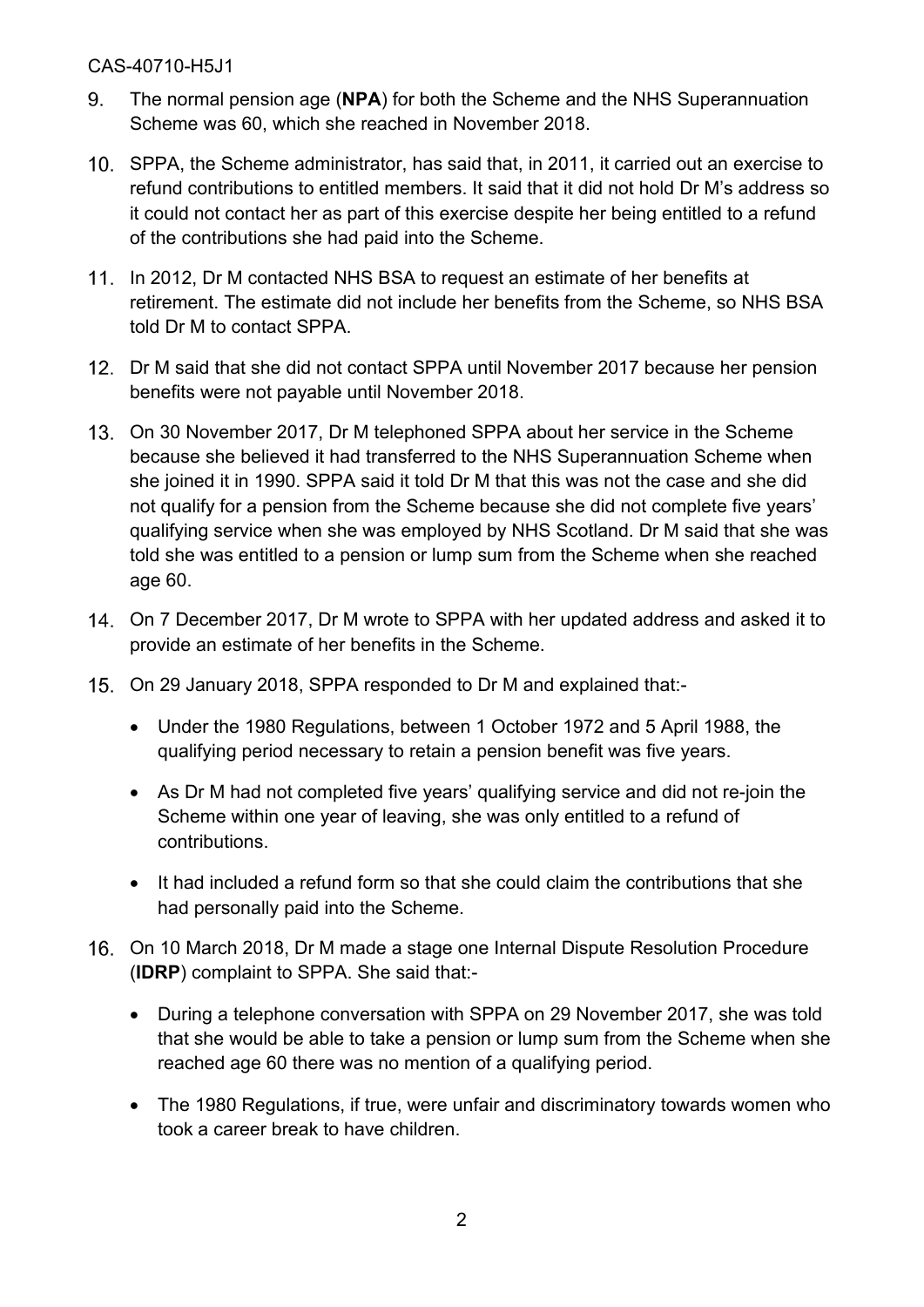- She had worked for NHS Scotland from 1 August 1983 until September 1990, with the exception of her career break to have children. It was not fair that this period was disregarded and she believed that she had been financially penalised.
- On 13 March 2018, SPPA contacted Dr M and told her that it could transfer her Scheme benefits to the NHS Superannuation Scheme, if NHS BSA was willing to accept the transfer.
- 18. Dr M said that between March and April 2018:-
	- She had contacted NHS BSA and:
		- o asked if it could exercise its discretion and allow her to transfer her Scheme benefits to the NHS Superannuation Scheme. NHS BSA explained that this was not possible;
		- $\circ$  raised a query about her part-time service during her membership in the NHS Superannuation Scheme; and
		- o asked if she could take a "single life option" pension. NHS BSA told Dr M that this was not possible.
		- SPPA had received a transfer request from NHS BSA which noted that she did not join NHS England until 12 November 1990, so there was more than a year between each period of NHS employment (**disqualifying break**).
		- SPPA provided NHS BSA with details of the service that she held in the Scheme and agreed to allow the transfer, if NHS BSA was agreeable.
		- She withdrew her IDRP complaint because she believed that the dispute had been resolved. But subsequently requested that it be re-opened.
		- NHS BSA confirmed that it could not accept the transfer due to the disqualifying break.
- On 25 April 2018, SPPA responded to Dr M's stage one IDRP complaint and said:-
	- It had misinformed her that she could transfer her benefits in the Scheme to the NHS Superannuation Scheme, at NHS BSA's discretion.
	- NHS BSA had previously agreed to exercise its discretion and accept the transfer from the Scheme. However, this was not possible because of the disqualifying break.
	- It had discussed the matter with NHS BSA and been advised that the transfer was not possible.
	- It apologised that Dr M was provided with incorrect information, but it did not uphold the complaint.
- 20. Dr M appealed the decision and, in summary, said:-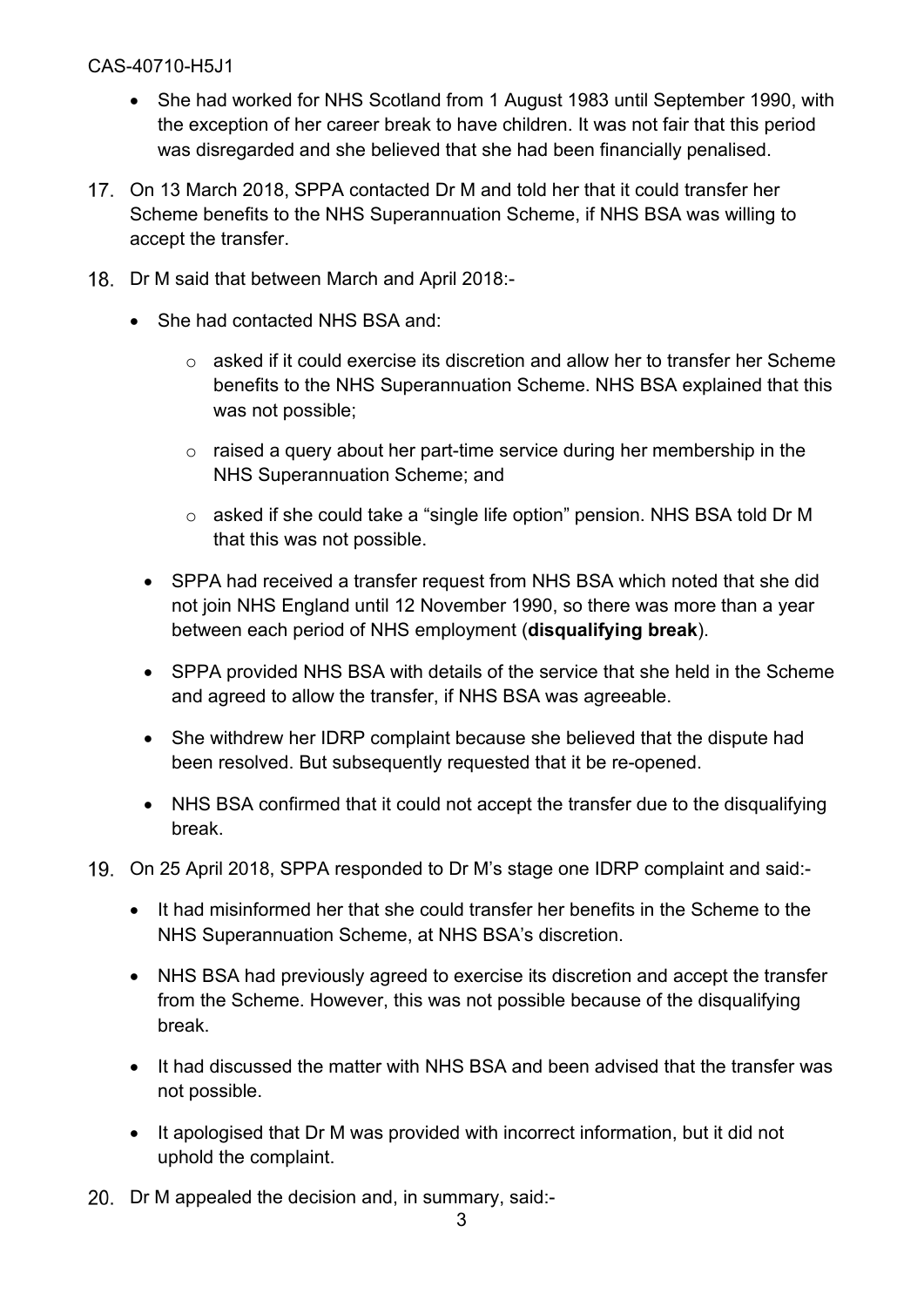- The 1980 Regulations and the disqualifying break were unfair and discriminatory towards women who took a career break to have children.
- She was not told that she could transfer her benefits from the Scheme to the NHS Superannuation Scheme in 1990.
- She was unhappy with the level of service that she had received.
- On 9 May 2018, SPPA wrote to Dr M and explained that from 1 May 2018, the IDRP changed from a two stage process to a one stage process. It gave Dr M the option to have her complaint reviewed under either stage one or stage two of the IDRP.
- 22. In response, Dr M asked it to respond under the old two stage process.
- On 27 July 2018, SPPA provided a second stage one IDRP response. It apologised that Dr M was misinformed, but said that she was only entitled to a refund of the contributions that she paid to the Scheme.
- 24. Dr M disputed the response for the same reasons that she gave to the first IDRP stage one decision (see paragraph 20 above). She: added that-
	- Had she been made aware of the 1980 Regulations at the time, she could have considered reducing her career break or transferring her benefits from the Scheme to the NHS Superannuation Scheme.
	- She was unhappy that she had to apply for a refund of contributions and the leaflet that she had received said that she was only entitled to a refund if she held less than two years' service.
	- SPPA had let her down because it had not addressed her concerns or answered her questions.
- On 18 January 2019, SPPA provided its stage two IDRP response and upheld the stage one decision.
- 26. Dr M's position:-
	- SPPA had misunderstood her complaint which was that the 1980 Regulations were discriminatory against women.
	- She was not entitled to a refund of the contributions paid to the Scheme because she held more than two years' membership in the Scheme.
- 27. SPPA's position:-
	- The 1980 Regulations were in line with the SSA73 which provided that a member had to accrue five years' qualifying service to be entitled to a pension from the Scheme.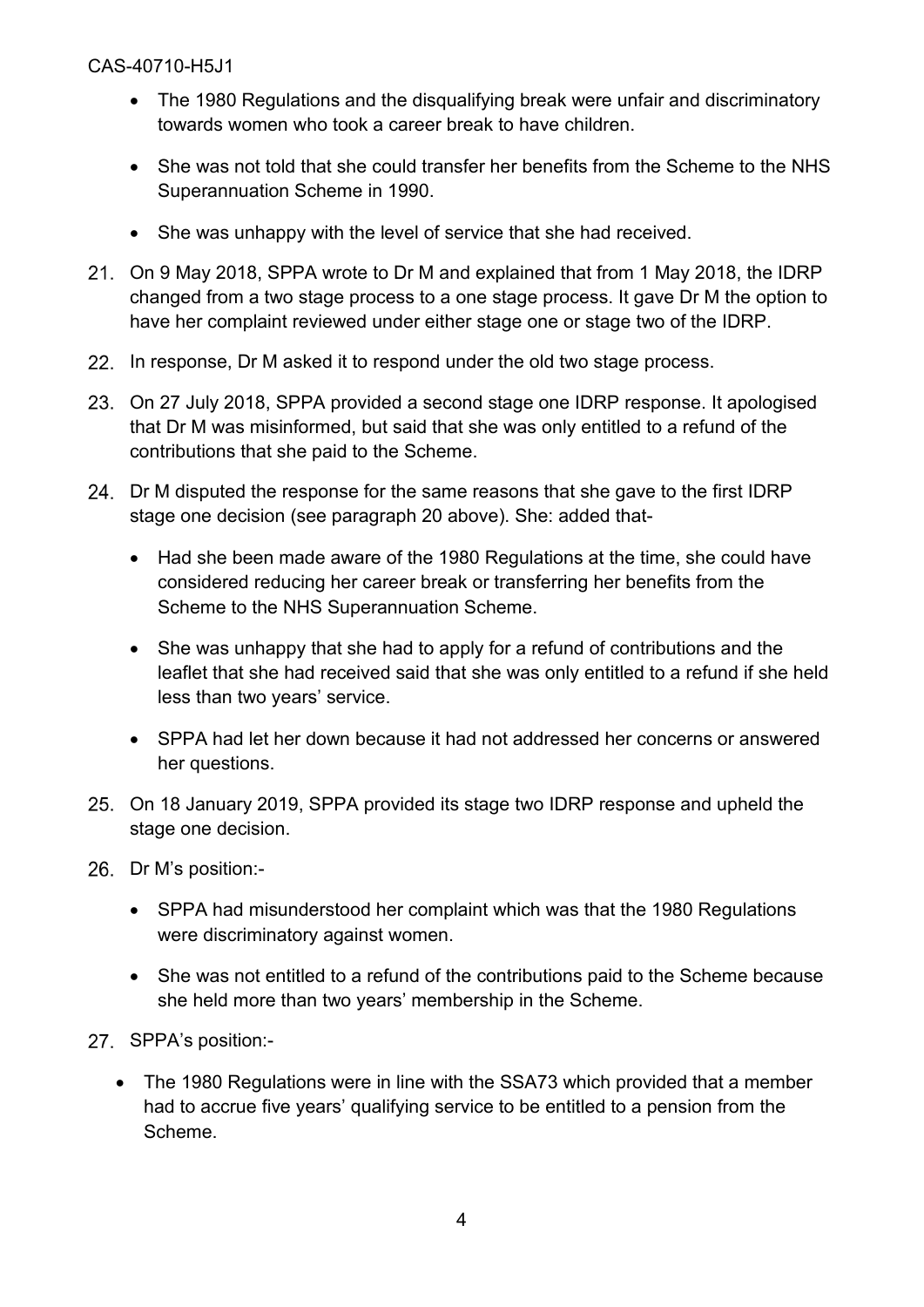- Under the 2011 Regulations, Dr M was not entitled to transfer her benefits from the Scheme because she had a disqualifying break between leaving NHS Scotland and joining NHS England.
- The 1980 and 2011 Regulations did not discriminate on the grounds of gender and did not treat either gender more, or less, favourably.
- Dr M would have been advised to obtain a booklet about the Scheme from her employer. It was unclear whether Dr M had requested a copy, but it was reasonable to assume that it would have contained information about the qualifying criteria for benefits and leaving the Scheme.
- 28. It accepted that it had provided Dr M with incorrect information about transferring her benefits and apologised for this.

# **Adjudicator's Opinion**

- 29. Dr M's complaint was considered by one of our Adjudicators who concluded that no further action was required by SPPA. The Adjudicator's findings are summarised below:-
	- Dr M left the Scheme without completing five years' qualifying service, so she was  $\bullet$ not entitled to a pension from the Scheme. This was in accordance with the 1980 Regulations and with the SSA73, which said that a member had to hold five years' qualifying service to be entitled to a deferred pension.
	- The 1980 Regulations are not indirectly discriminatory on the grounds of sex  $\bullet$ because indirect sex discrimination only occurs where A applies to B a provision, criterion or practice (PCP) which is discriminatory in relation to B's sex. A PCP is discriminatory if:
		- $\circ$  A applies, or would apply, it to persons not of the same sex as B;
		- $\circ$  it puts, or would put, persons of A's sex at a particular disadvantage when compared with persons not of the same sex as B;
		- $\circ$  it puts, or would put, B at that disadvantage; and
		- $\circ$  A cannot show it to be a proportionate means of achieving a legitimate aim.
	- Section 67 of the Equality Act 2010, provides that, if an occupational pension  $\bullet$ scheme does not include a sex equality rule, it is to be treated as including one. However, Section 67(10) provides that it does not have effect in relation to terms relating to pensionable service prior to 17 May 1990. The period of service for which Dr M is claiming indirect sex discrimination pre-dates this.
	- Dr M was entitled to a refund of the contributions that she had made to the  $\bullet$ Scheme.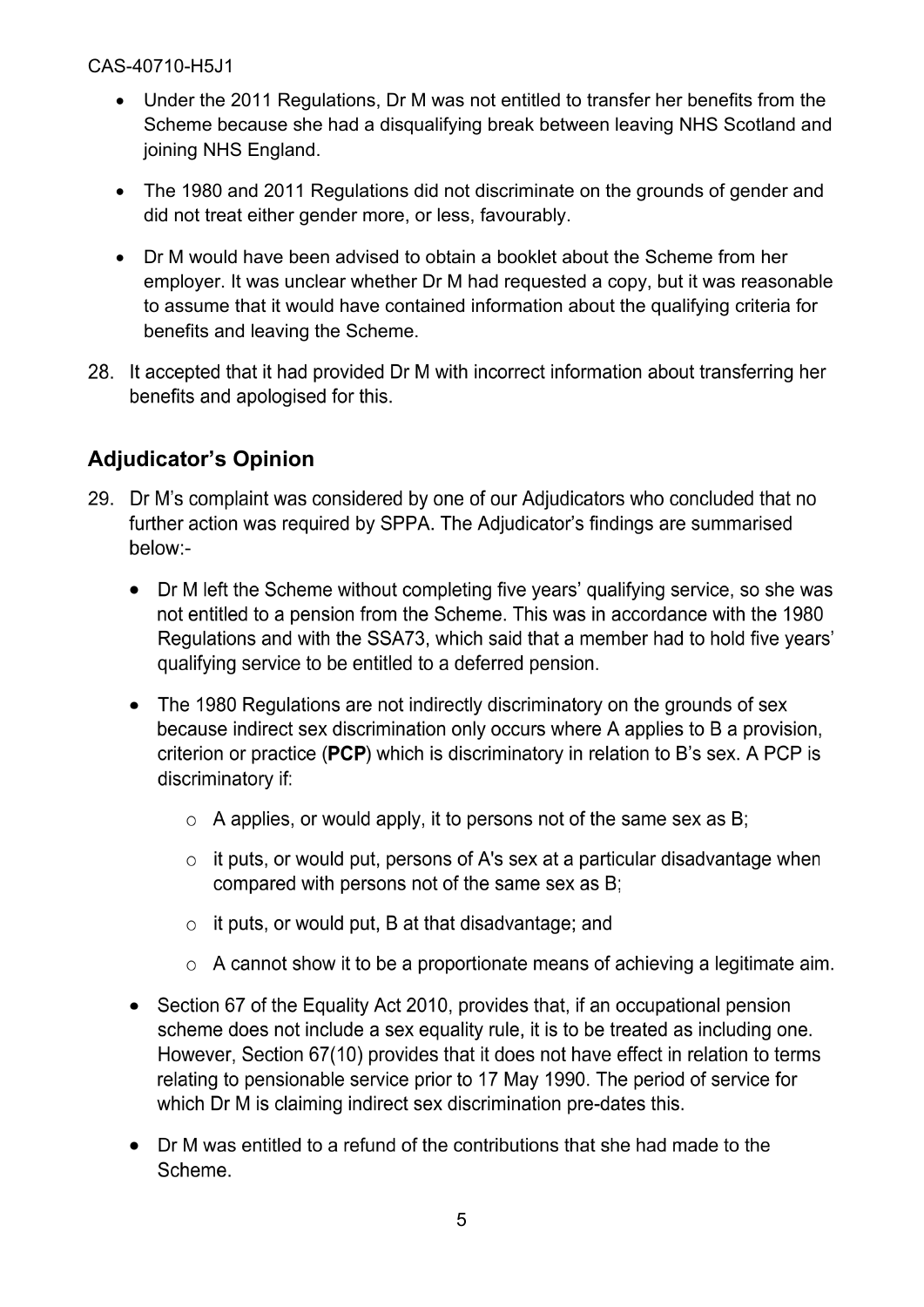- There was no evidence that Dr M paid into the Scheme during her career break or that she requested to transfer her benefits into the NHS Superannuation Scheme in time in accordance with the Regulations.
- SPPA had, in the Adjudicator's view, acted in accordance with the 1980 and 2011 Regulations.
- Dr M did not accept the Adjudicator's Opinion and the complaint was passed to me to consider. Dr M provided her further comments which do not change the outcome. In summary, she said:-
	- Her main complaint was that the Regulations were an example of indirect discrimination against women.
	- The Gov.uk website defined indirect discrimination as:

"…putting rules or arrangements in place that apply to everyone, but that put someone with a protected characteristic at an unfair disadvantage."

- It was unclear whether the Adjudicator believed that:
	- o indirect discrimination had not occurred in her case; or
	- o there had been indirect discrimination, but the Equality Act 2010 prevented the injustice from being corrected and compensated.
- She disputed SPPA's record of the telephone conversation in November 2017. She was told that SPPA had a record of her service, and she would be entitled to a pension from the Scheme.
- SPPA's attempt to contact her in 2011 was "half-hearted" because she did not change address or her name after she left NHS Scotland and the Scheme. Furthermore, it could have obtained her details from NHS England "with little effort".
- The disqualifying period and the five years' qualifying service were indirectly discriminatory.
- The Adjudicator had not criticised SPPA despite the misinformation, misleading guidance, incorrect advice about transferring to the NHS Superannuation Scheme, repetition of steps already undertaken and a complaint response that showed no understanding of indirect discrimination.
- 31. I note the additional points raised by Dr M but agree with the Adjudicator's Opinion.

## **Ombudsman's decision**

32. Dr M maintains that the Regulations are indirectly discriminatory on the grounds of sex. This is on the grounds that the 1980 Regulations, disqualifying break and five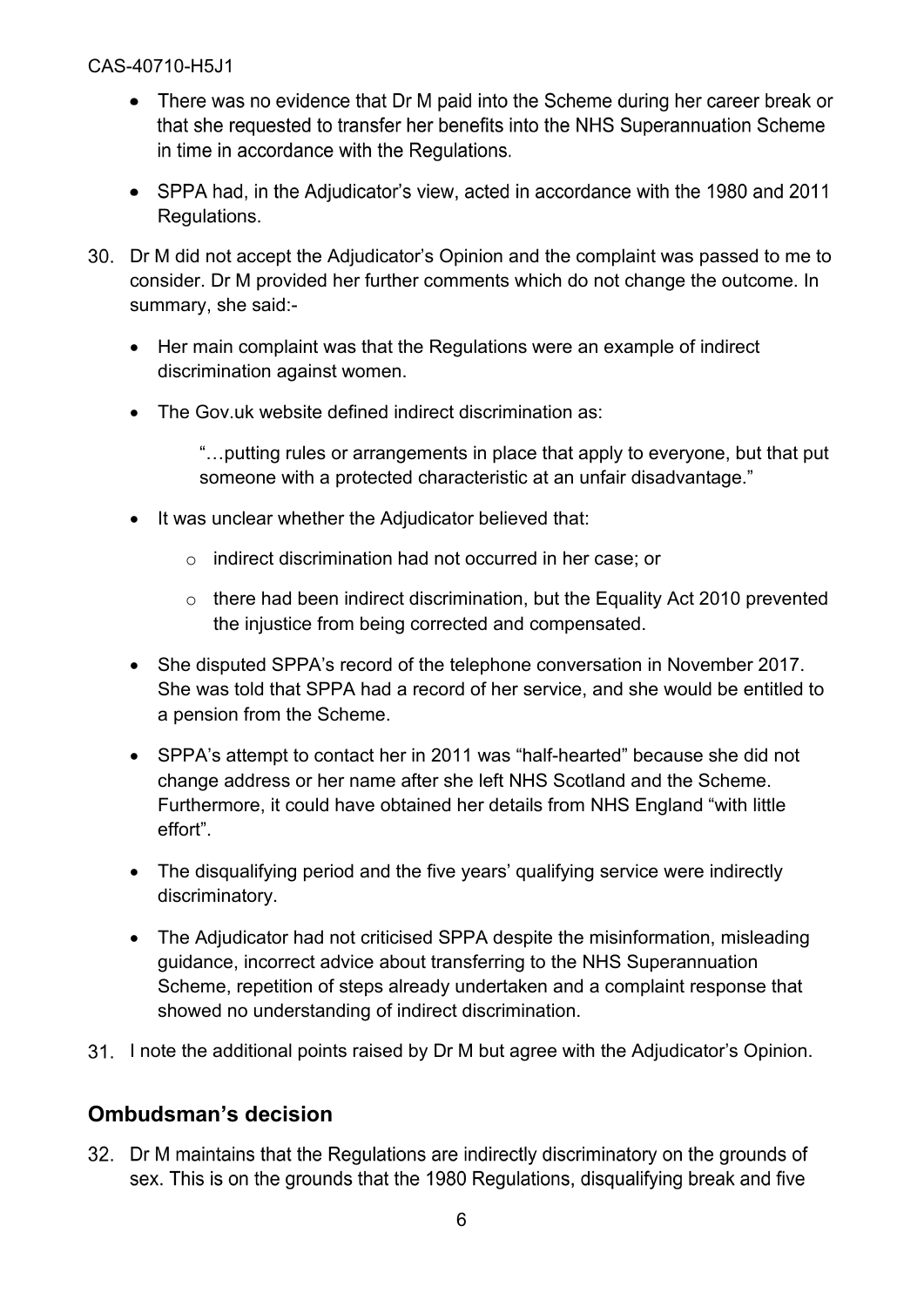years' qualifying service affected females who took career breaks to have children more than males.

- 33. As the Adjudicator has explained, Section 67 of the Equality Act 2010 provides that, if an occupational pension scheme does not include a sex equality rule, it is to be treated as including one. However, Section 67(10) of the Equality Act 2010 provides that it does not have effect in relation to terms relating to pensionable service prior to 17 May 1990. The period of service for which Dr M is claiming indirect sex discrimination pre-dates this. I find there is no evidence of indirect sex discrimination because a male in Dr M's position that took the same break in service, for paternity leave or ill health, for example, would have been treated in the same way.
- Dr M disputes SPPA's assertion that, in November 2017, she was told that she did not qualify for a pension because she did not complete five years' qualifying service with NHS Scotland. However, she has not provided any contemporaneous evidence to support her recollection of the telephone conversation. I am therefore unable to make a finding on what Dr M was told during the telephone conversation.
- Dr M believes that SPPA could have made more of an effort to contact her in 2011 when it carried out the contribution refund exercise. Dr M has said that SPPA should have used the details that it held for her when she left NHS Scotland or contacted NHS England. I disagree, considering 25 years had passed since Dr M left NHS Scotland, there was no guarantee that she would have still resided at the same address. I accept that SPPA could have written to Dr M at the address it held for her when she left NHS Scotland but its failure to do so does not constitute maladministration. In 1990, on joining NHS England, Dr M became a member of the NHS Superannuation Scheme that is administered by NHS BSA, rather than SPPA. I find that it would not have been practicable for SPPA to contact NHS BSA to obtain Dr M's address because even if SPPA was aware that Dr M had joined NHS England following her career break, there was no guarantee that she had continued to work for NHS England.
- 36. It is important to note that when Dr M contacted NHS BSA for an estimate of her benefits in 2012, and found that it did not include her benefits from the Scheme, she was advised to contact SPPA, but she did not do so until some five years later. It is reasonable to conclude that, had Dr M contacted SPPA in 2012, it would have made her aware that she was entitled to a refund of contributions, rather than a pension from the Scheme.
- Dr M comments that the Adjudicator had not criticised SPPA despite a number of failings. The role of my Adjudicators is to give an opinion on the merits of complaints and to make findings in relation to any maladministration. In this case, I am satisfied that the Adjudicator considered the relevant facts when reaching a decision.